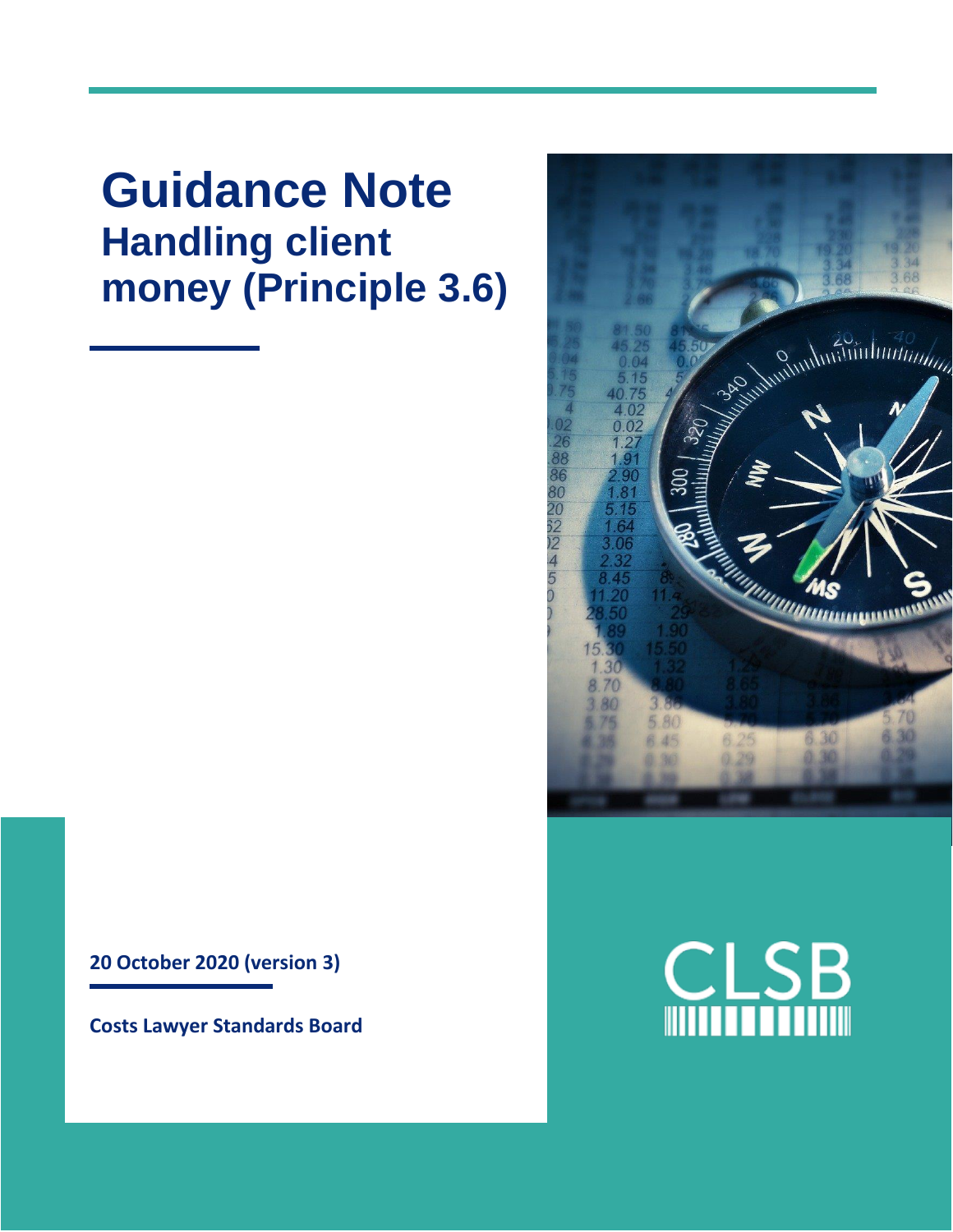**Principle 3.6 of the Costs Lawyer Code of Conduct reads: "You must not accept client money save for disbursements and payment of your proper professional fees".** 

#### **Why can a Costs Lawyer not accept client money?**

- 1. Transitional arrangements under Schedule 5 of the Legal Services Act 2007 (LSA) allow Costs Lawyers to provide reserved legal activities through an unauthorised body, such as a company or partnership. In this context, "unauthorised" means a body that is not authorised under the LSA by one of the legal services regulators.
- 2. This contrasts with other regulated lawyers, such as solicitors and barristers, who cannot provide reserved legal services through a body that is not authorised under the LSA.
- 3. These transitional arrangements, which can be terminated by the Lord Chancellor (on the recommendation of the Legal Services Board), continue to apply to Costs Lawyers because their activities are seen as lower risk. This is in large part because they do not traditionally handle client money. As a result, requirements such as the need to have a compensation fund, and for all costs firms to be authorised by a regulator, do not apply.
- 4. If Costs Lawyers were to hold client money then it might be necessary for the transitional arrangements to be brought to an end and, regardless of those arrangements, the CLSB would need to introduce new protections for Costs Lawyers' clients. These would likely include accounts rules, a requirement for external audit, one-off finance from the profession to establish a compensation fund, and annual payments-in by Costs Lawyers to maintain that compensation fund.
- 5. At the time of publishing this guidance note, we do not have sufficient evidence of:
	- demand from Costs Lawyers to directly handle client money; or
	- consumer harm from Costs Lawyers handling client money in breach of our rules,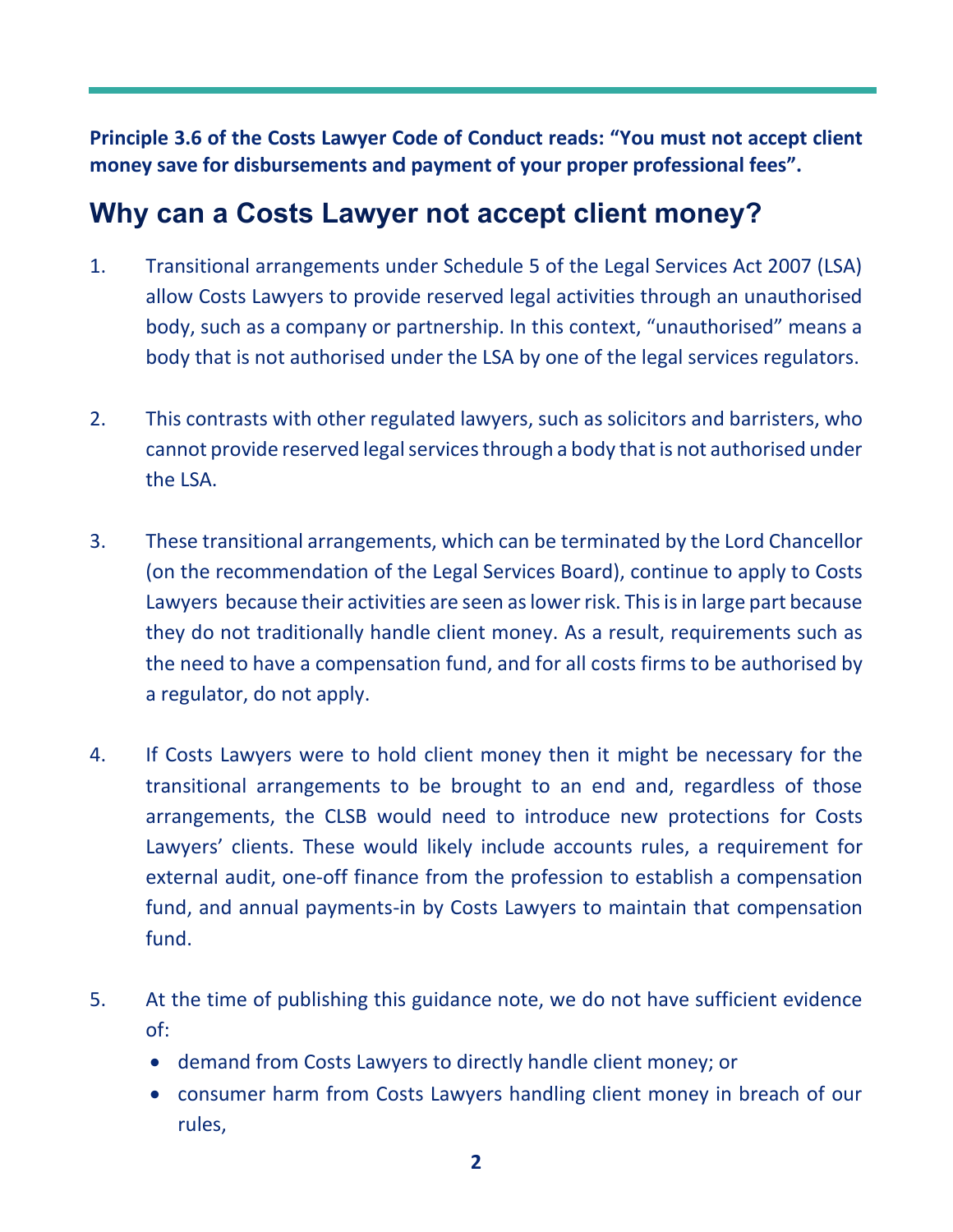to justify a lifting of the existing prohibition against Costs Lawyers handling client money, given the additional regulatory burden this would place on practitioners. We keep this position under review.

# **What are the exceptions to the principle that you cannot accept client money?**

- 6. Costs Lawyers are of course entitled to be paid their professional fees and reimbursed for disbursements they have paid on their client's behalf. So, you can receive payment from clients for:
	- your invoices for professional services that you have already carried out; and
	- disbursements that you have already incurred.
- 7. A disbursement is a sum that you pay on behalf of your client, including the VAT element. Disbursements include, but are not limited to, court fees, counsel's fees, travel costs and some administrative costs. You would usually agree these costs with your client before they are incurred, to ensure that you have clear instructions to make the payment on the client's behalf. A failure to do so could mean you are unable to recover the disbursement from your client. You should always inform your client in advance if you intend to charge separately for items that the client might expect to be included in your professional fees, such as printing or postage.
- 8. Disbursements do not include costs such as hourly rates, success fees or general office overheads.
- 9. The prohibition against accepting client money means that Costs Lawyers cannot directly receive payments from clients in advance for professional fees that are not yet due or for disbursements that have not yet been paid on the client's behalf. Professional fees will not generally be due until an invoice is rendered.
- 10. Options to minimise your exposure to unpaid fees and disbursements include:
	- interim billing;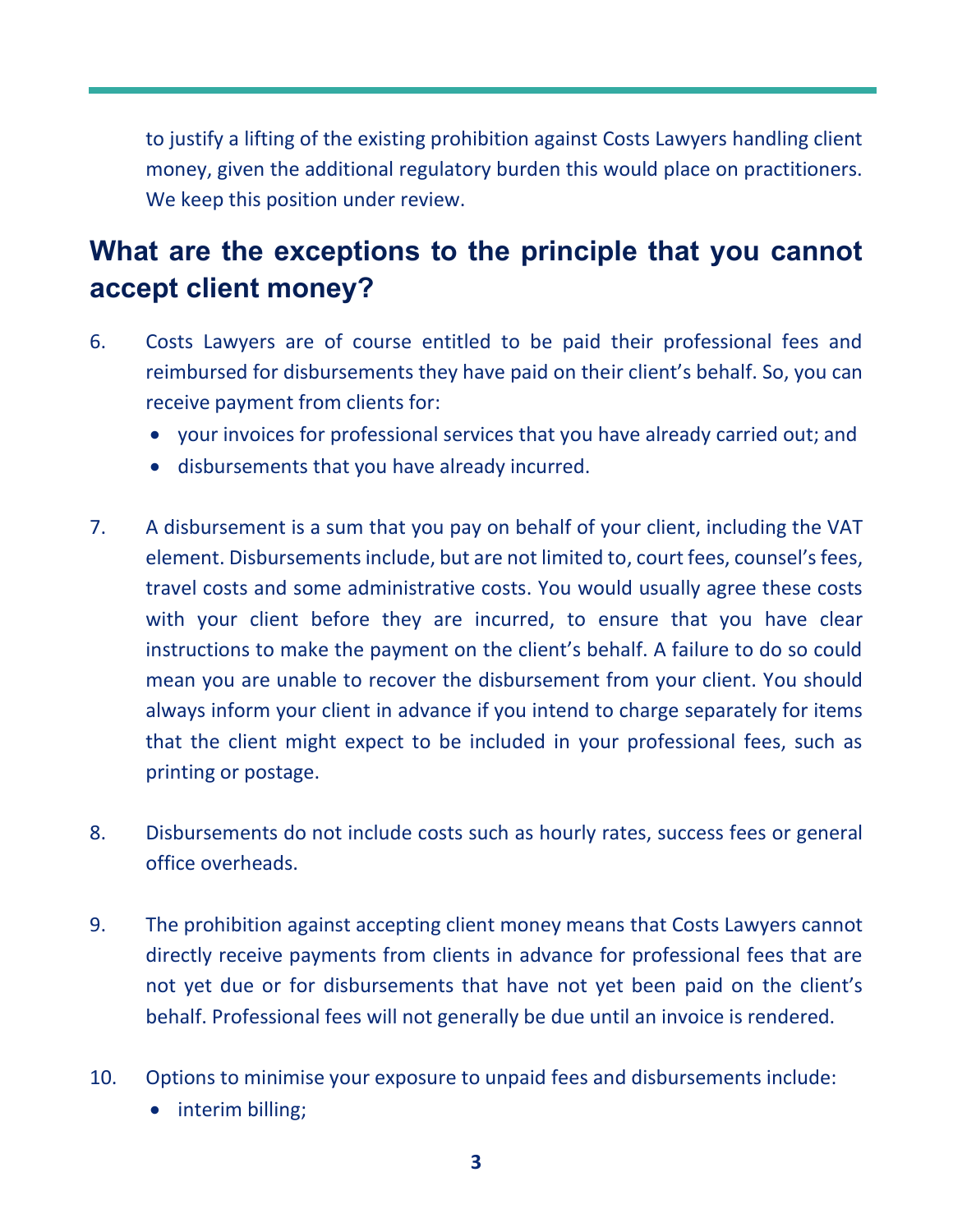- setting a fixed fee for the service this can be invoiced immediately and be payable before the work commences;
- inviting clients to pay disbursements directly to the relevant third party;
- payments being held in a third party managed account (see paragraph 22).

#### **How does this apply in the context of costs disputes?**

- 11. Examples of types of client money that you cannot directly accept in the context of a costs dispute include:
	- funds from an opponent to satisfy a costs award made in your client's favour;
	- funds from your client to satisfy a costs award made against that client;
	- money on account of your own costs and disbursements.

# **What about Costs Lawyers in solicitors' firms or other firms authorised under the LSA?**

- 12. Around half of Costs Lawyers work in solicitors' firms. If you do, then provided any client money is held by the firm itself, the prohibition in Principle 3.6 is not relevant. The money will be protected under the terms of the Solicitors Regulation Authority's Accounts Rules and insurance and compensation fund provisions.
- 13. The same principles will apply for Costs Lawyers who work in firms authorised by other LSA regulators, such as CILEx Regulation.

# **What about Costs Lawyers practising on their own or in partnership with others?**

- 14. The prohibition in Principle 3.6 will apply if you are a sole practitioner. In the case of a simple partnership, the money will be held on behalf of all the partners and this will include each Costs Lawyer partner so the prohibition will also apply.
- 15. Under these practicing arrangements, you have the options discussed at paragraph 10 above to reduce your exposure to unpaid bills and disbursements.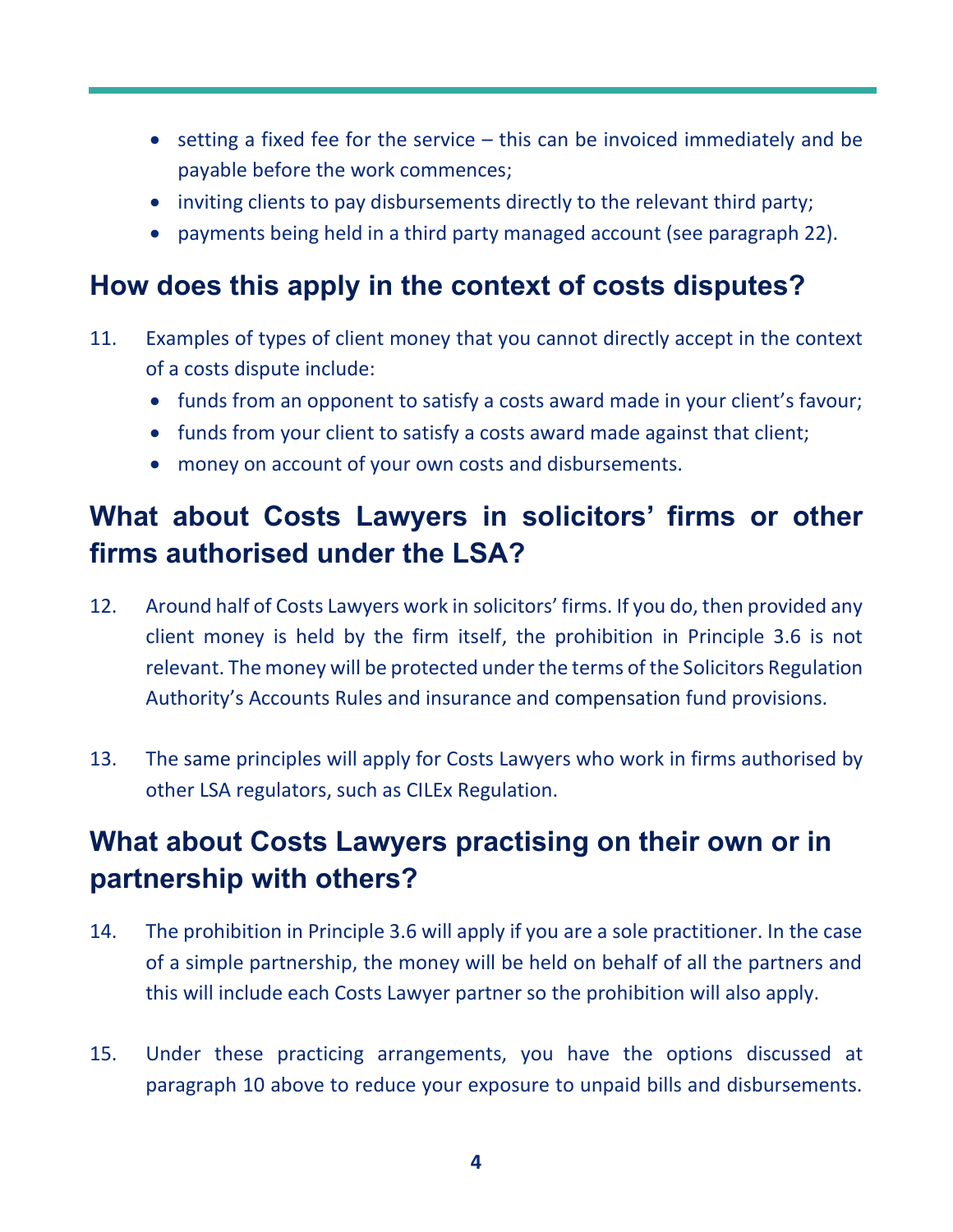These options include the use of a third party managed account (see paragraph 22 below).

# **What about Costs Lawyers practising through an unauthorised legal entity?**

- 16. Where a Costs Lawyer is practising through a body that is not authorised under the LSA and has its own legal identity (usually a limited company or LLP), then if any client money is held by that body it will not be held by the Costs Lawyer themselves.
- 17. In such a case the prohibition in Principle 3.6 is not directly relevant. However, it is vital that if you work through such a body you safeguard clients' money and maintain the trust in the profession which allows the transitional arrangements to continue.
- 18. You should consider the following obligations under the Code of Conduct:

1.1 You must act honestly, professionally and with integrity in all your dealings in your professional life and not allow yourself to be compromised.

1.7 You must not act in any way which is likely to diminish the trust the public places in you or in the profession of Costs Lawyers.

3.1 You must act at all times to ensure the client's interest is paramount.

3.7 You must provide required documentation and information on an application for a practising certificate and in the event of any complaint investigation conducted by CLSB or the Legal Ombudsman.

3.8 You must ensure that you maintain professional indemnity insurance which complies with the requirements of the CLSB. See Practising Rule 9.

4.5 You must keep the client regularly informed as to the progress of work and keep accurate records of that work.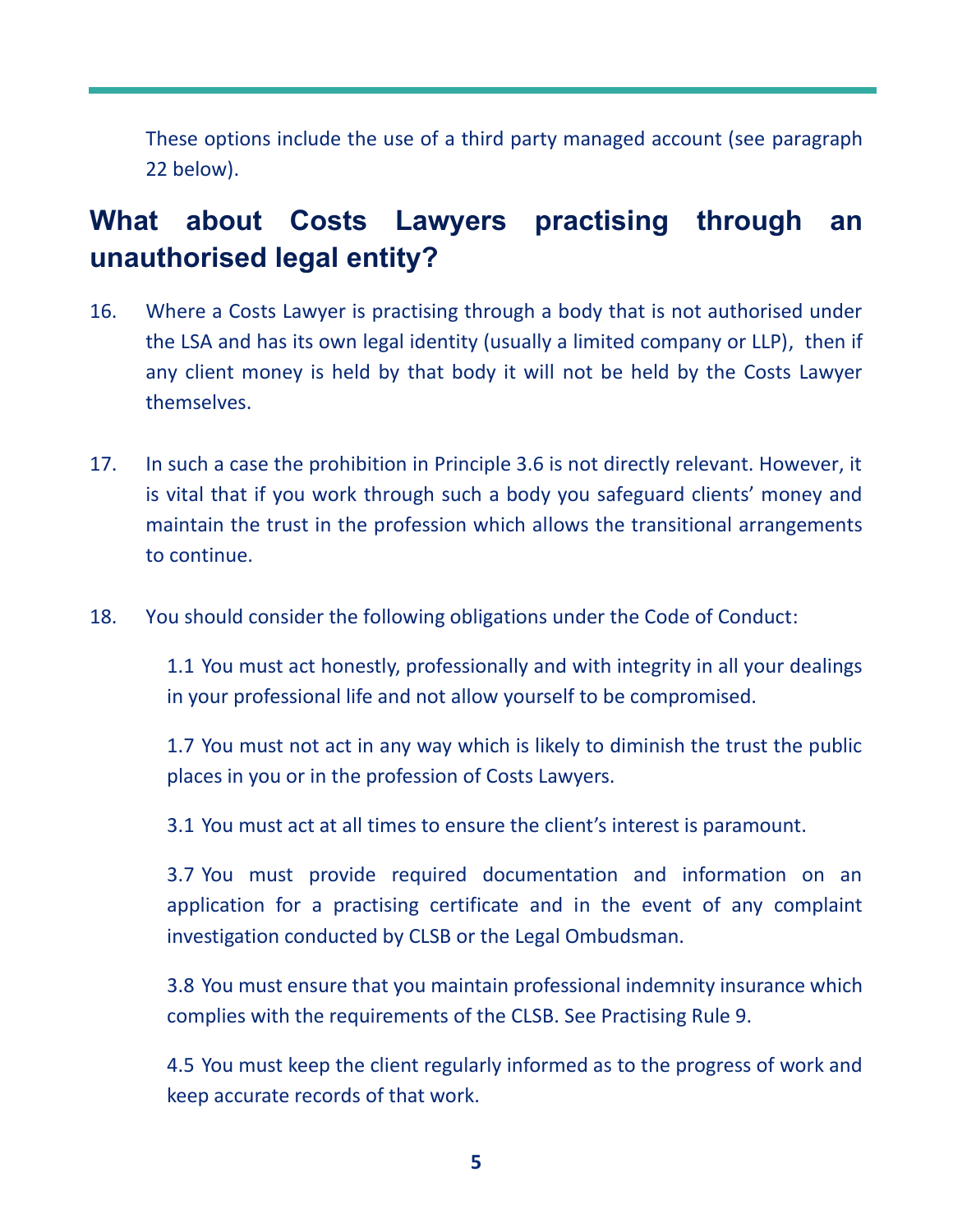- 19. In order to comply with these obligations, you should take appropriate measures to protect client money and maintain records. These measures should, in the CLSB's view, at least include:
	- Keeping client money separate from your organisation's own money at all times in a bank or building society account in England and Wales.
	- Ensuring clients' money is not used for the running expenses of your organisation.
	- Keeping appropriate records of all transactions.
	- Restricting who has access to your clients' money and having other appropriate security arrangements in place.
	- Making sure that the professional indemnity insurance that you have in place is adequate to cover the risks of failing to account for the client money that is held by your organisation. You should consider the risks of the money being inadvertently misdirected or being fraudulently taken from the account (either by a member of your organisation or a third party, through cybercrime for example). See our [Guidance Note on indemnity insurance.](https://clsb.info/for-costs-lawyers/costs-lawyer-handbook/)
- 20. You should also inform clients of how their money is being held and account to them at all appropriate times.
- 21. One way to help meet your obligations is to arrange for your organisation to pay clients' money into a safe third party managed account.

# **What is a third party managed account (TPMA)?**

- 22. A TPMA is an account that is held at a bank or building society in the name of a third party, where that third party is regulated by the Financial Conduct Authority as:
	- an authorised payment institution;
	- a small payment institution that has adopted voluntary safeguarding arrangements to the same level as an authorised payment institution; or
	- an EEA authorised payment institution.